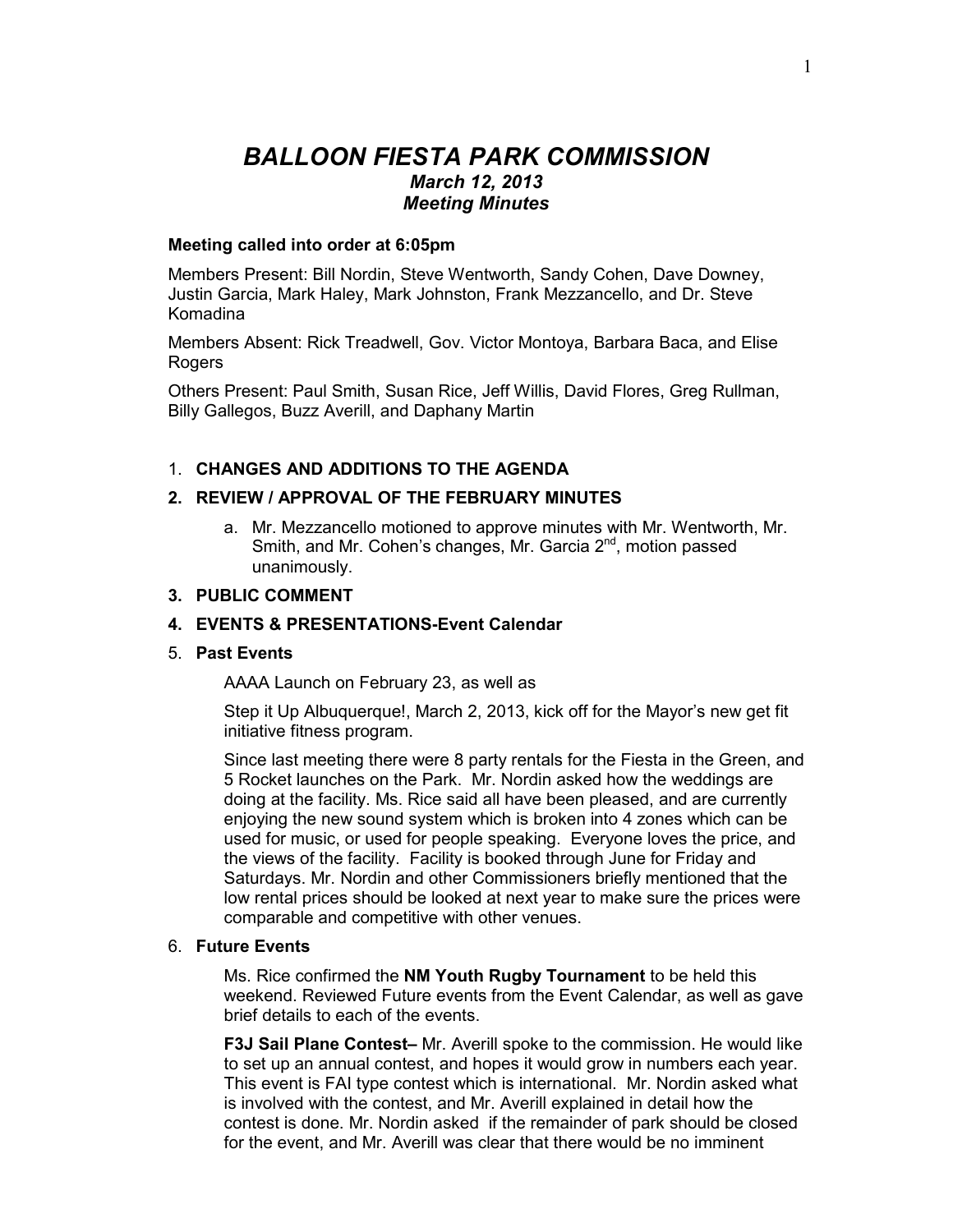danger as the flyers are well trained to avoid dangers. Mr. Averill pointed out that his club, Albuquerque Soaring Association provides the Balloon Park a blanket of insurance in the amount of 2.5million dollars. All contestants will be members in which provides extra insurance coverage. Mr. Wentworth asked if they were non-profit, Mr. Johnston confirmed yes they are non profit.

Mr. Wentworth Motioned to approve, Mr. Johnston 2nd, motioned passed unanimously.

**Fight With Flight for Cancer Awareness Balloon Rally and Care Show–** Event to be June 21-22, 2013. Mr. Vogel approached Ms. Rice regarding his event to benefit the Cancer Society. There is a Balloon rally, and car show in this event. Meeting was held to discuss pros and con's of this event. Rental on field is based on non-profit rates because proceeds are not all going to the cancer society. Mr. Vogel would like to make this a yearly event. Ms. Rice felt there is good intention but Vogel may be underestimating the cost as to what may be brought in, Mr. Smith agreed with Ms. Rice's analysis. Mr. Smith does not feel that there will be the participation of balloonists in the amount that Mr. Vogel anticipates. Mr. Smith said the goal and mission of the Balloon Fiesta is to encourage ballooning, and they will help with logistics with Mr. Vogel the best they can. Mr. Wentworth stated that we do not have enough information. Mr. Nordin brought up having Mr. Vogel next meeting to give more information as requested. Discussion had on various fees, profit margins etc. Monies collected for entry show for balloons go directly to Cancer society that is why Ms Rice did not charge the event fee for the grass, but did charge the non profit rate for the car show. Mr. Wentworth extended an invitation to Mr. Vogel to attend next months meeting to discuss further. Mr. Komadina expressed concern that the delay may lose others that may want to rent the park during that time.

Mr. Komadina motioned to have Mr. Vogel come next month, Mr. Garcia 2<sup>nd</sup>, passed unanimously.

**Bernalillo Sherriff's Dept. Helicopter Training–** March 26-28, 2013 Training for Bernalillo Sheriff's pilots that will aide in fire fighting in the area. They would like to use the north fields. The Bernalillo Captain assured there will be no damage to the grass. They would like to use the park between the hours of 11:00am- 3pm; Ms. Rice would like to close the park during this time. Discussion had on the amount of water to be dumped, and truly if there is possibility of damage. Mr. Nordin pointed out that there is no revenue for this as we would be shutting down the park during this time. Mr. Wentworth asked where the water is coming from. Mr. Downey imagines water is coming from river, as there are laws of carrying full buckets of water over homes. Mr. Downey believes there will be damage, curious on flight path. Mr. Smith asked if they could come demonstrate and answer questions. Mr. Willis with AMAFCA concerned about water going into the north channel. The fields have recently been fertilized, and run off into the channels could take back to the Rio Grande. Mr. Wentworth feels there are hundreds of areas where they could practice, and voiced his concern and that he doesn't support even with a demonstration as there are other areas they could use for training. Mr. Wentworth motioned to deny. Mr. Mezzancello 2nd – the motion passed unanimously. Mr. Garcia voiced he would like to see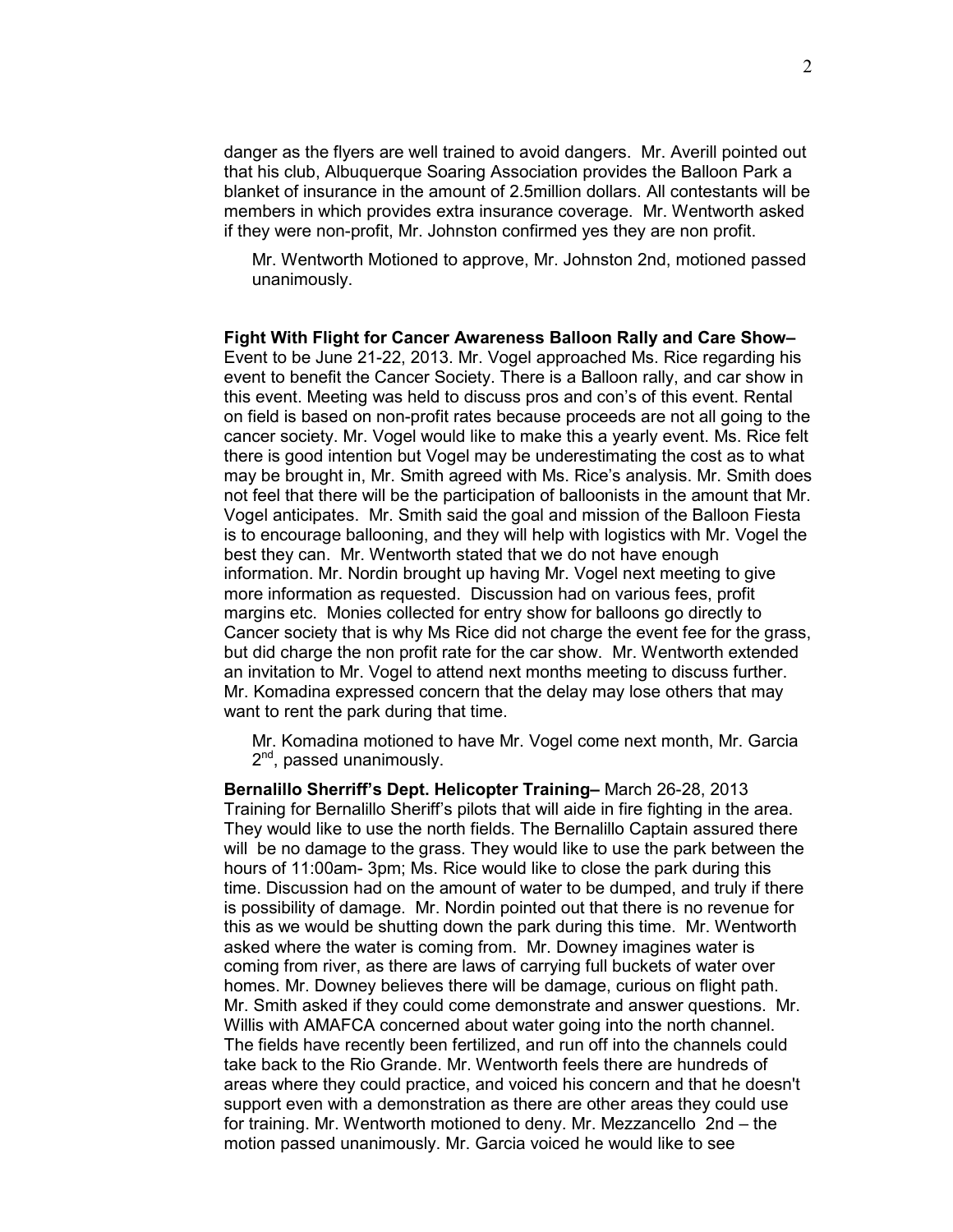demonstration. Mr. Wentworth recommended that the Bernalillo Sheriff's Dept. should come to a meeting and is be ready to answer questions by the commission. Mr. Smith asked if everyone really has a problem with a demonstration, without a demonstration it is not known if indeed does, or does not cause damage as the Captain states. Bill Nordin said a demonstration can be done. No vote was taken and the topic of discussion changed.

**Rock-N-Glow 5K**– July 13, 2013, 5K race, similar to other color runs, a charity race to benefit United Way of Central NM. Race will be from 8pm-9pm and after race party to 9-10:30pm. They are aware of all the permits needed. There will have a beer garden, and a stage set up. They are anticipating up to 4,000 people. The way this event does the color is they provide to the participants ahead of time. Participants arrive painted and will glow, so no paint. Color is iridescent vs. fluorescent. Mr. Nordin asked if there were any thoughts, and Mr. Johnston asked if we will have a problem getting the park ready after 4th of July for the event. Ms Rice didn't feel it would be an issue as the park is cleaned up quickly. Mr. Wentworth and Ms. Rice discussed fee's and rates being charged to this event. Mr. Wentworth has no problem with this as long as we have adequate staff for cleanup, and staff is present to the end of the event.

Mr. Wentworth motioned to approve, Mr. Garcia 2nd, motion passed unanimously.

**Setca-Aplooza–** June 01, 2013 8a.m. to approximately 3-4pm. Pet adoption, similar to doggie dash, along with several events revolving dogs such as agility training, dog food sponsors, dog education as well as a few vendors. They would clean up after the dogs. Discussion in regards to multiple events scheduled around the same time frame. Ms Rice will re-evaluate and make sure there are no conflicts. Mr. Wentworth asked if they could attend the meeting next month to present before the board. Mr. Komadina said he believes the staff could make the decision, as waiting until next month could delay their event.

Mr. Komadina motioned to approve, Frank 2nd, passed unanimously.

**Warrior Dash, by Red Frog Events–** (Hand Outs Provided) The Warrior Dash has been existent for over 5 years, 30 events a year, and are expecting over 5,000 entrants. They would like to hold the event on Saturday, 4/27 but will need up to 4 days prior to event to set-up. AMAFCA has approved, but Mr. Willis is still needing further information from the event organizers. Park Maintenance has reviewed this event. Ms. Rice reviewed detailed segments of the event as to what will be placed in the park, is trying to avoid shutting the Golf area. If she has to shut the Golf Area there would be additional charges to the event. Mr. Rice said Park Management will verify where electrical and water lines located to make sure that they are not damaged in anyway. Mr. Wentworth said the lines should be at least 3 feet deep, Mr. Nordin asked how deep they are drilling holes. Ms. Rice confirmed they are digging 4ft for items they need stabilization for safety. She confirmed that there will be no mud pit, or trenches in park, will have an above ground mud pit in sand. Ms. Rice reviewed some of the obstacles that the event is going to have at the park. Mr. Wentworth asked about the sandpit, and asked if they will be putting a plastic liner on sand with their own dirt & water mix that will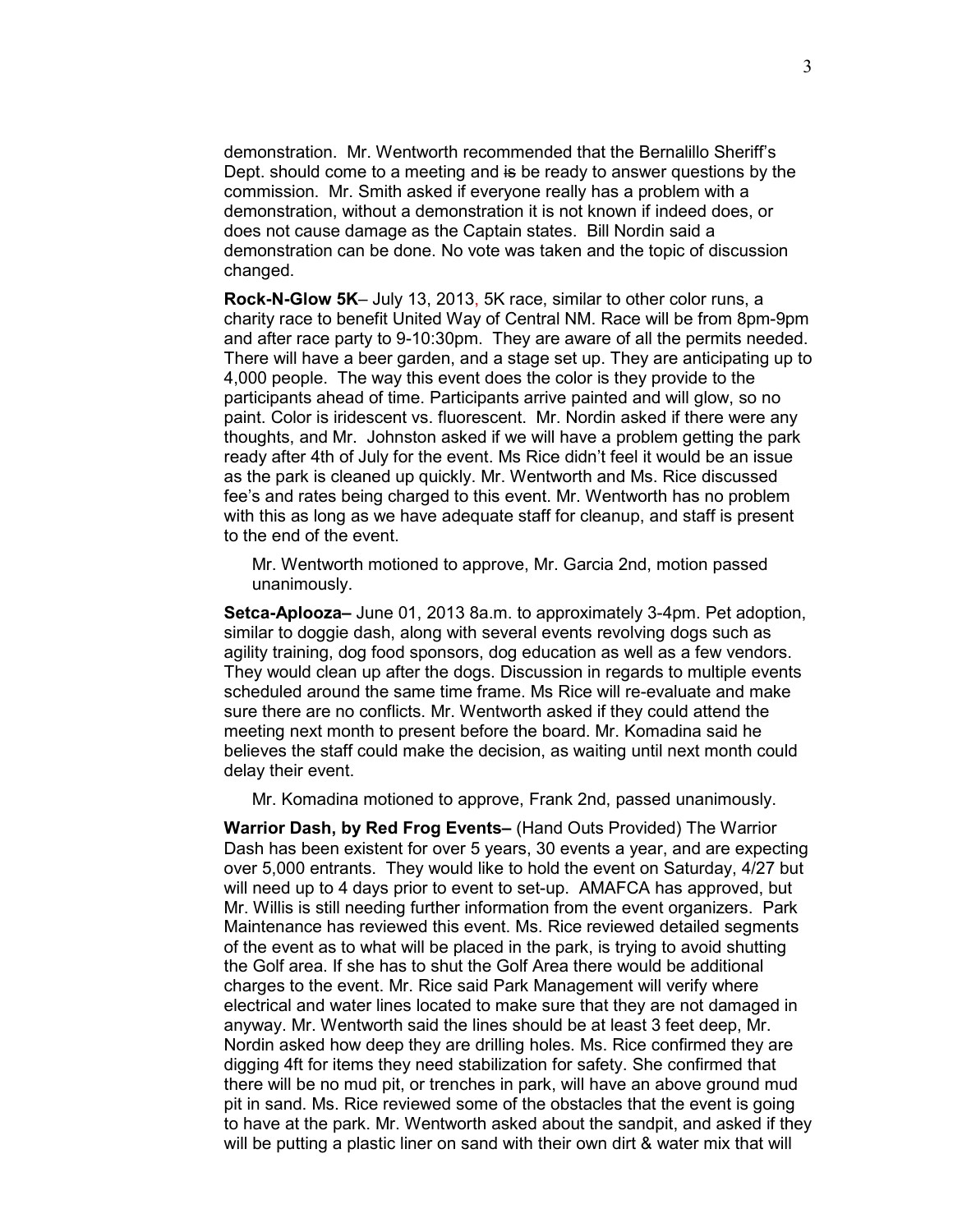not pollute the area. Ms. Rice stated she believe that to be correct, it is her understanding, and re-emphasized they are taking precautions. Ms. Rice believes this event is very organized, and has had extensive conversations on issues that they will leave park in same condition. Ms. Rice has been provided with several letters of recommendations. Ms. Rice in her own professional opinion finds this event to be well organized. Ms. Rice spoke with Misty Miller at Founders Ranch, where the event was held last year in Edgewood, and was scheduled for this year. Ms. Miller explained to Ms. Rice they would be happy to host this event again, but the County cannot handle the traffic going in and coming out. They had expected 5,000 over 10,000 showed up last year!! Ms. Miller said the event organizers ran the event efficiently and no damage was left from the event, and was very pleased on how they approached things, and how it was run. Ms. Rice does not think traffic to be an issue for Balloon Fiesta Park. Ms. Rice believes this would help put Balloon Fiesta on the map and open the park to a new variety of events, and being open minded to new events, which this would bring good media coverage. Ms. Rice requested approval of the commission to approve this event. Mr. Cohen confirmed that the Balloon Museum tries to think outside the box to bring a variety of events. Ms. Rice is charging the Discussion on various fees and charges. Mr. Nordin brought up that this event is a week and a half before world cup, the park would be displacing 6,000 people for the 4 days that the event is taking place. He asked if there was a way that they could use the park during this time of setup. Discussion had on how to work together for the soccer players to utilize the park during the setup phase of the event. Ms. Rice said there is room for negotiation, possibly approve with 2 days half panels open for public use. Ms. Rice said she will come back to them to see if she could get as much open play time as she can. Discussion had on ways to accommodate both event and soccer players. Mr. Nordin said if their security has an issue with kids not running on obstacles, he is sure Duke City would be willing to put a guard each night to keep kids off. Let Soccer and the Warrior Dash and the City sit down and work together to discuss options. Mr. Wentworth voiced his concern that Ms. Rice does not have the authority to approve the large event and would like to discuss this during policy or procedures agenda item. Ms. Rice confirmed her request to the board. Mr. Wentworth pointed out that Ms. Rice had sent out an email informing people she had approved the event before presenting it to the Commission. Mr. Wentworth also asked about beer, and food and music being served. Ms. Rice confirmed people will be coming in waves every 30 minutes. Mr. Nordin suggest that this should be given the go ahead with the idea to sit down, and work out the details of the usage of the park. Mr. Nordin expressed this would be nice for the park to have something like this. Overall in the city Balloon Fiesta Park is a big place to have 10,000 people running around. Mr. Wentworth stated he was concerned about signs for traffic control, and alcohol and believes this is a recipe for a lot of problems, and hopes that people are professional enough to handle the event. Mr. Downey knows 2 of his people that say nothing but good things about the event. Mr. Garcia said he attended the event last year, and was awesome. Ms. Rice said her affirmation from Misty sealed her approval for the event.

Frank motioned to approve, Mr. Komadina 2nd, only one opposed, Mr. Wentworth. Mr. Wentworth believes it didn't go through the proper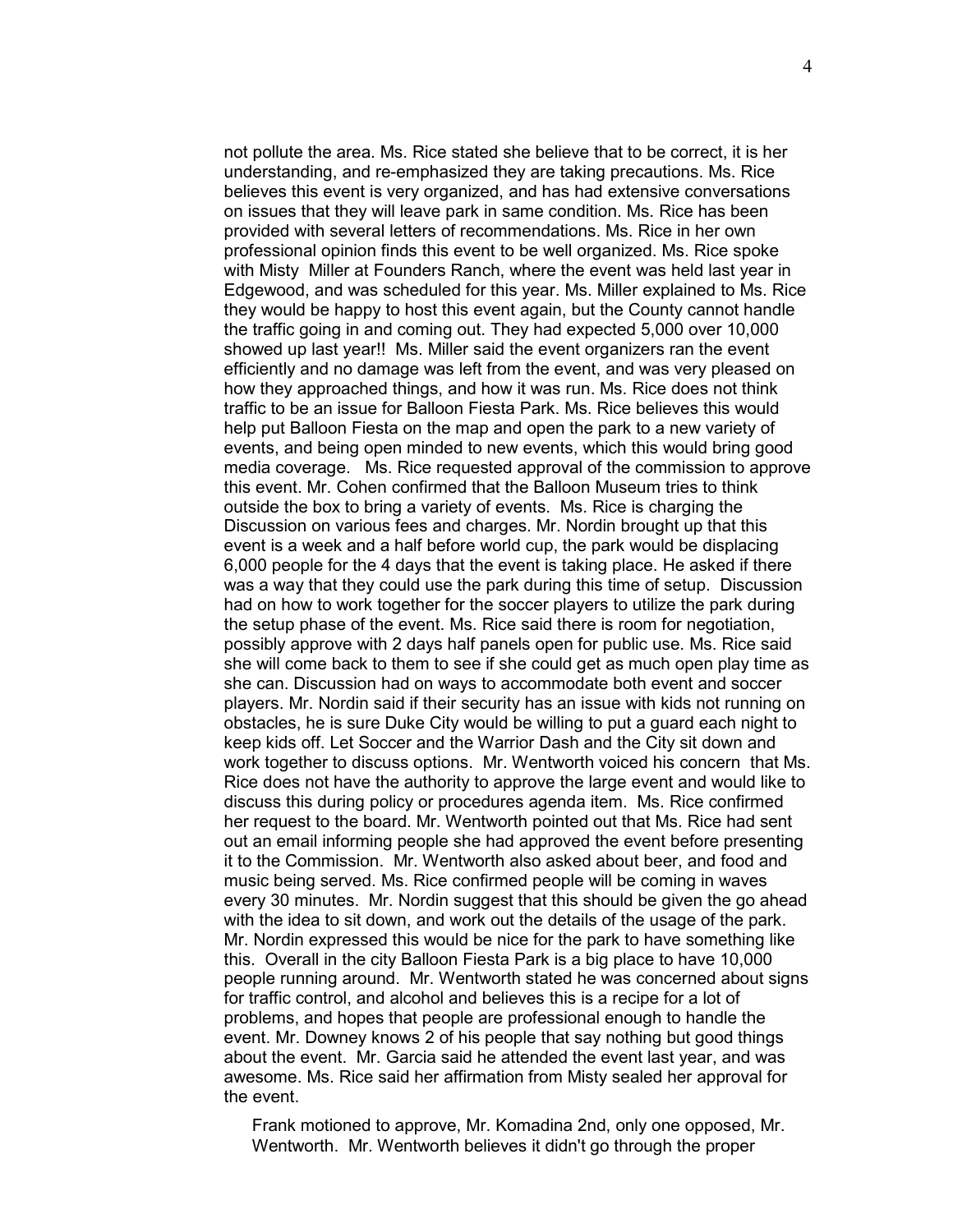process, and a lot more questions should have been answered - he hopes all goes well.

# 7. **Park Policies & Park Funding Priorities**

4 Commission members and staff came last week to review Park Policies & Park Funding Priorities.

#### **Resulting changes:**

**D1-** Policy on Balloon Fiesta Park Commission Assessment of Events through on-Site Observations- Mr. Johnston motioned to approve, Mr. Garcia 2<sup>nd</sup>, passed unanimously.

**D2-** Policy on Application for Use of Balloon Fiesta and Procedures for Review of Applications- Mr. Nordin made mention that Ms. Rice has the discretion on smaller events, but unique and large events should be brought to the Commission. Mr. Nordin motion to approve, Mr. Wentworth brought up application review process procedure regarding previous vote the board voted on back at meeting July 2012 regarding an expedited event process. He believes it needs to be included in the Park Policies and Procedures. Mr. Wentworth read the following from the July 2012 minutes: "There was discussion regarding event requests that need quick action/decision before the next Commission meeting. Ms. Zuschlag suggested an event subcommittee be formed. Mr. Nordin suggested that rather than appointing a subcommittee; the President should contact (phone/email) all the Commission asking for at least four members to quickly meet with staff to make a decision. Mr. Komadina made a motion that an Emergency Committee be formed per Mr. Nordin's recommendation and in the event an Emergency Committee cannot be formed that staff be given the authority to make the decision; Mr. Wentworth seconded; motion passed." Mr. Wentworth felt this should have its own category on the Policies and Procedures. He pointed out that this item had been discussed at a previous meeting on Policies and Procedures and had been left out of the information sent to the Commission by the City staff. Discussion on where this information should be placed in the Park Policies & Park Funding Priorities. Mr. Wentworth word smithed the following "For expedited Events the Chairman or Vice Chair will ask for four commission members to quickly meet with staff to make a decision about the event, if the group cannot make a decision or meet, Parks and Rec staff will be given the authority to make the decision approving or denying the event." Mr. Nordin stated he didn't agree with the last part of the statement regarding Parks & Recreation staff given the authority to make decision. Mr. Nordin felt if they could not reach four people to meet, it would just have to wait until the following month. Mr. Wentworth said he was stating what was voted on in the July minutes. Mr. Nordin said he will accept that. Mr. Wentworth went on to say if for some reason everyone gone, and a meeting could not be held, didn't want to negate the possibility of an event. Mr. Nordin reiterated what Mr. Wentworth said "The chairman or vice chairman shall contact by phone or email all the commissioners asking for at least four members to meet quickly with staff to make a decision in the event the emergency cannot be formed the staff is given the authority to make the decision on the event." Mr. Wentworth offered this section to be placed in D1, with subcategory E, and motioned to amend the motion to approve, Mr. Mezzancello 2<sup>nd</sup>, motioned to approve with amended, passed unanimously.

**D3-** Policy on Park Use Regarding Application- Change: Regular Application Fee \$35, Large Group application is \$100, and if pushed through and expedited there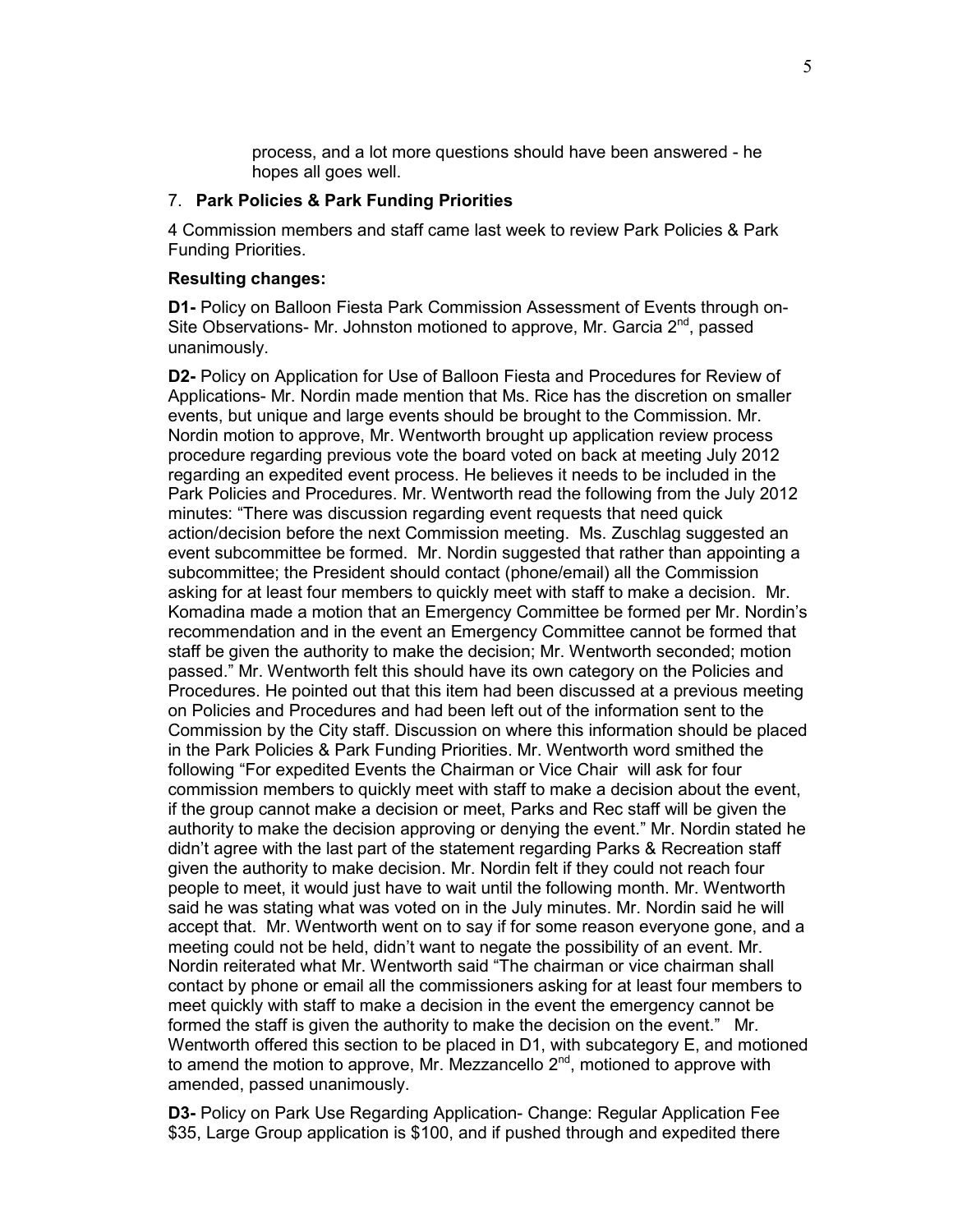would be an additional \$100 fee. It was also decided application does not work for everything, especially inside the building. Ms. Rice is going to come up with an application specific to the building rental. Mr. Nordin would like to approve basic application for section D3 at this time. Mr. Komadina motioned to approve, Mr. Mezzancello  $2^{nd}$  passed unanimously. Mr. Willis asked to put a check box to notify AMAFCA regarding events to use the western edge of the park. Mr. Willis showed in detail AMAFCA's property lines. He needs to be notified of events for licensing and liability. Mr. Wentworth asked for a map of AMAFCA's property lines to be sent to commission, and Mr. Willis agreed to provide map to the commission.

**D4-** Is basically a map with panels with dates that need to be removed. Mr. Mezzancello motioned to approve, Mr. Wentworth  $2<sup>nd</sup>$ , passed unanimously. Ms. Rice inquired that there are two maps, and asked if we are favoring one. Mr. Wentworth said both maps would be needed. Mr. Nordin motioned to amend that both maps be included, passed unanimously Mr. Wentworth questioned the hours on the map. Mr. Nordin said hours have not changed.

**D5-** Information about the Park- Phone numbers, update Horizon to C&S. City Bank and City Corp no longer, add Presbyterian in replacement of City Corp. Mr. Mezzancello pointed out hour discrepancy on the Golf training Center, and Ms. Rice said she would correct. Phone numbers to be updated and corrected, as well as Horizon to C&S Equities.

Mr. Komadina moved, Frank 2nd. Mr. Nordin requested to make one more change of removing a line that is listed twice on Page 3 area E "This area is used for vending IBF; (line was in there 2twice.) Passed unanimously

**D6-** Event Coordination Meeting Checklist-Add AMAFCA as a stakeholder. Mr. Komadina motioned to approve, Mr. Mezzancello 2nd passed unanimously.

**D7-** Park Usage Fee Schedule- Mr. Nordin believes this does need to be looked at again in more detail. In approving the different amendments and getting everything in, he would like to approve D7 as it is. We are currently booked until next year. The fee schedule would be adjusted for 2014 at a later date.

Mr. Mezzancello motioned to approve as is, Mr. Wentworth 2nd, passed unanimously.

**D8-** Rules and Regulations Concerning Park Activities at Balloon Fiesta Park- Mr. Nordin referred to a policy that was approved a year ago, as most of the information in D8 is covered in D9. He would like to shorten D8 to what was approved last year which is "Policy and Gate Keys." Handout provided with the verbiage of the policy that was passed. Mr. Wentworth commented that he believes the policy was done 5- 6 months ago. Either way both agree it was approved. Mr. Nordin would like to substitute the handout information as D8.

Motion to approve by Mr. Garcia, Mr. Mezzancello 2nd, passed unanimously.

**D9-** Rules and Regulations Concerning Park-Mr. Johnston has provided Ms. Rice with verbiage he would like changed in regard to mobile airplanes in an email which will be inserted in D9 replacing 21. Mr. Wentworth mentioned that Item 25 could be crossed out as it has already covered in regarding card keys. Item #22 discussion on whether Park to allow skate boards. Mr. Nordin asked if they wanted to add something to notate regarding skateboards, or leave out. Mr. Wentworth commented if left out, they are not allowed. Mr. Nordin referenced adding the phrase" fees for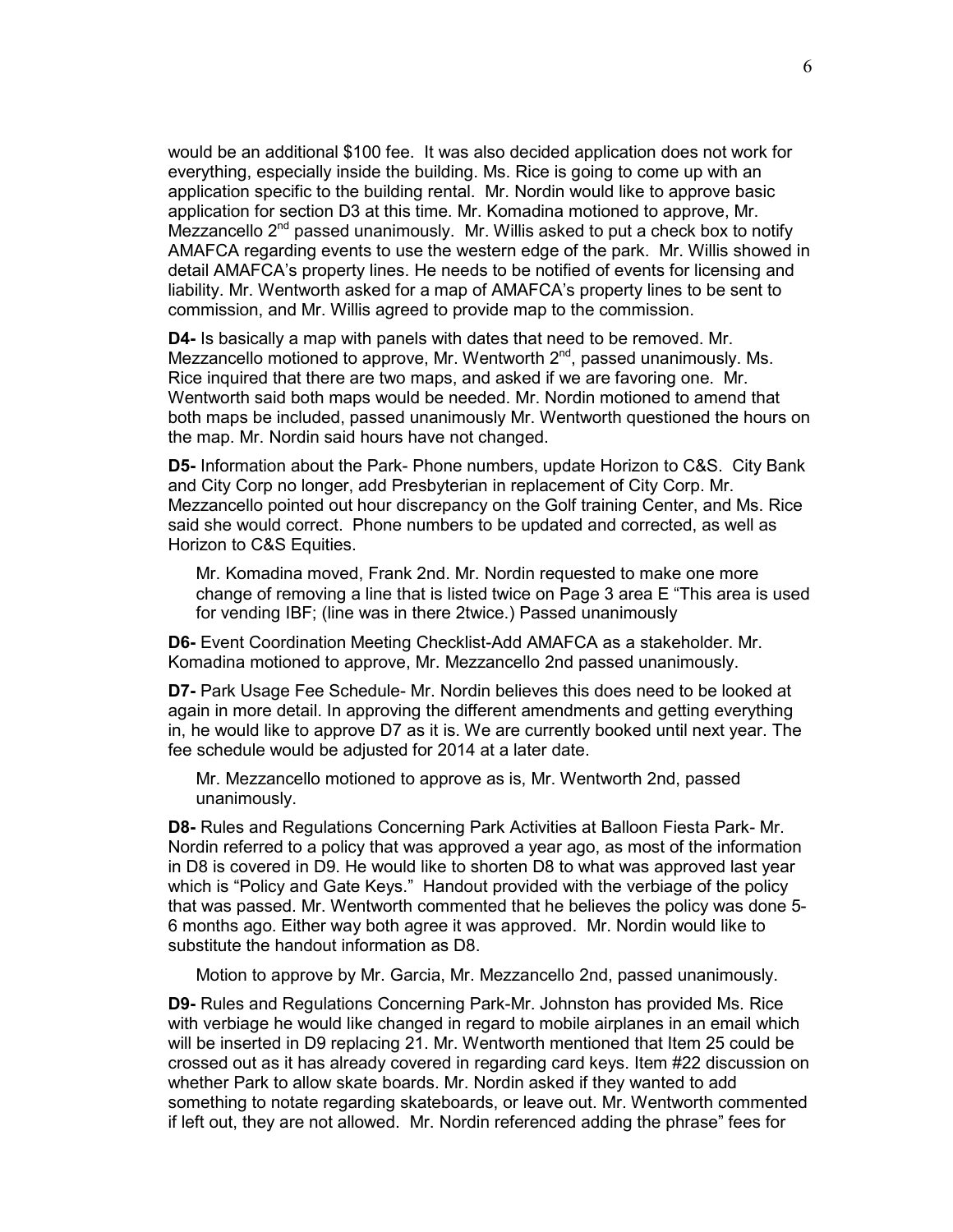stakes in the ground may be an additional charge up to 2,000 dollars in order to eliminate following page as this item was the only thing on that page.

Mr. Wentworth made a motion to approve Mr. Johnston's changes in replacing 21, eliminating 25 as it is covered, bathrooms, and Mr. Nordin's request to include phrase in order to eliminate additional page. Mr. Mezzancello 2nd passed unanimously.

## **8. MASTER PLAN UPDATE**

Mr. Flores informed the board of the following: The vacations were approved, but the Plat and the Master Development Plan, MDP, was deferred until 3/27. Master Development Plan has been deferred so that the plat actions will catch up. Various hydrology questions between AMAFCA and the City required further review, but Consensus Planning anticipates approval on 3/27.Phase 7, the design contract was signed by Consensus Planning, full execution of contract a week away. Once scheduled Mr. Flores will provide a copy to everyone on the board. Mr. Flores would like at least 2 members of the commission who would be willing to sit on committee. The committee will be looking at the needs for events that are anticipating using this facility, as well as discuss what the building is not going to be. Mr. Nordin asked if Mr. Smith was included in the group. Mr. Flores said yes Mr. Smith has been discussed. Further discussion on who was invited. Mr. Flores said they were inviting a few from each group to be efficient. Mr. Wentworth said the entire commission should be invited, if your not inviting them, you are excluding them. Mr. Nordin said group is invited; only a few will show. Mr. Mezzancello stressed that if everyone not invited, the possibility of people to complain the way things happened. So leaving it open could be beneficial. Mr. Flores said he will invite the entire group as requested. Mr.Wentworth asked Mr. Flores about various fees on the contract, and how far they go in the construction of the building. Mr. Flores confirmed the contract was sent to the group and the contract was set to level of site plan for building permit. It will allow the City to establish the program for the structure for the area, and once narrowed down what is set to build. DRB and EPC will be contracted for the rest of the work to be done. Discussion over the amount of the contract, and how much has been expended, and what is remaining on the contract. Mr. Flores said the project is estimated at 4.2 million dollars. As project moves forward we will know more of what the project entails. Mr. Flores said construction is going out for competitive bid, in hopes to get the best value for our dollar. will get the best prices for the project. Once taken to EPC site permit, then Mr. Flores can start design process. Mr. Wentworth asked if that will be another 10% to prepare plans and engineering for a building permit, Mr. Flores agreed. Mr. Flores does not want to design, wait, redesign, its best to address all at once. He stated that there are precautions to not over spend. Mr. Wentworth commented that he feels a lot of money being spent, and is excessive. Mr. Flores will provide figures again to the board, he believes the building is estimated at 4.2 million, to include the building and the area around t. Mr. Komadina had hoped this project had been done in phases. Mr. Wentworth stated he agreed that it was discussed and feels the design team should be brought to the table and he doesn't feel project will be off the ground for years. Mr. Flores said that everything goes through the EPC. The amounts that are being spent are reasonable as the building will not be stick built. Mr. Flores, does not want to underestimate the project. The aim of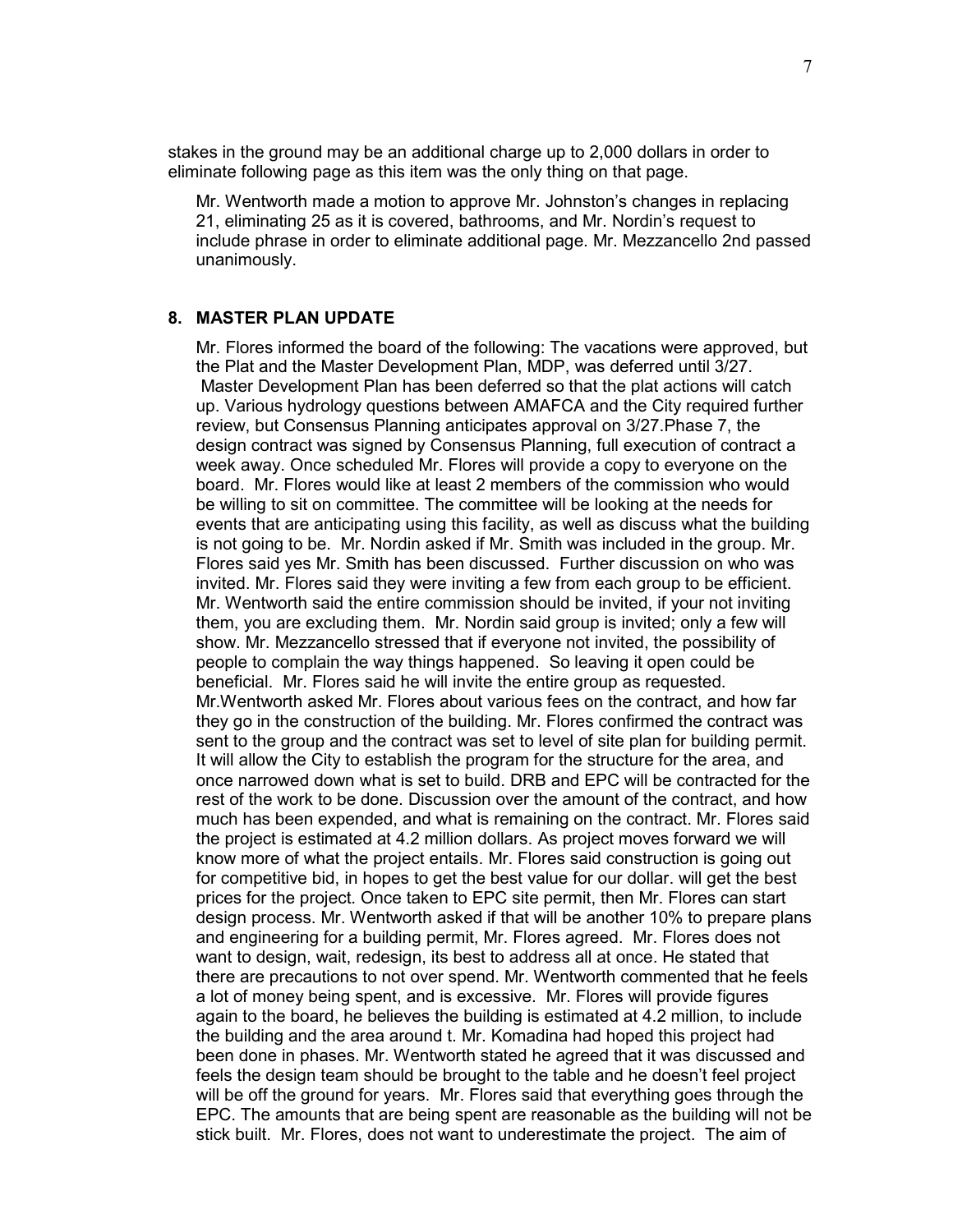Parks & Recreation is to produce a good, and outstanding facility. Mr.Nordin said until next design meeting we really don't know what is being designed to build, just going in circles. asked when next meeting, Mr. Flores said a few weeks.

## **9. PRIORTY PLAN UPDATE**

# **10. REPORTS / UPDATES**

**Department of Municipal Development-** Two left turning lanes update- Mr. Entee reported the following: I met with our Traffic Engineering folks and described Mr. Garcia's suggestion for the 'free operating left turn signal' or automatic split phase' for the intersection signals. Our engineers are not aware of such a device or operation. They indicated they would be more than happy to sit and visit with Mr. Garcia if he has any more or more specific information regarding same.

Also, as an outflow of that meeting the engineers and staff have visited the site yet again to ascertain what can be done with the signalization. It has been verified that the "closed loop sensors" that are and have been in operation at the intersection are functioning correctly. While on site they confirmed that the sensor "phases" have been tweaked to allow the maximum available time for the south-to-east movement when there is no demand at the southern entry to the intersection.

The city's DMD and specifically Traffic Engineering division certainly understand the concerns of the commission but at this point don't believe there is much more to be done on this issue. Again, we are more than happy to meet with Mr. Garcia if he would like.

# **11. Albuquerque International Balloon Fiesta**

#### **12. Anderson Abruzzo Albuquerque International Balloon Museum**

**Past Events-** Exterior retainer wall that has been blocking the tribute area has been removed, and another will soon be repositioned.

Upcoming- Orientation Theatre, trying to open by Balloon Fiesta.

**Events-** Met with architectural team, orientation. Mark Roland has left messages for Mr. Cohen about doing a sculpture of Sid Cutter. Mr. Cohen asked the commission if they knew of this. Mr. Mezzancello stated Council approved monies for this memorial. Mr. Komadina provided the name of Steve Taylor and a contact number for Mr. Cohen to refer the individual regarding the tribute.

# **13. Environmental Health Department**

It was reported that there was another break in and theft of copper in the Old Los Angeles Landfill property. PNM has come up with new ways to keep people out with bars that block transformers. \$12,000 has been paid out to prevent further break ins. Mr. Gallegos informed Mr. Smith may want to look at security on their transformers, as Environmental Health is looking into installing cameras at their facility due to over 3 recent burglaries. Mr. Nordin asked if need to bring in more dirt. Mr. Gallegos commented that they have not done a survey, but will be doing that soon, and is probably looking at bringing the same amount of 25 cu. yards as last year. 25 cu. yds. Is a dump truck load – this amount is wrong and should be corrected.